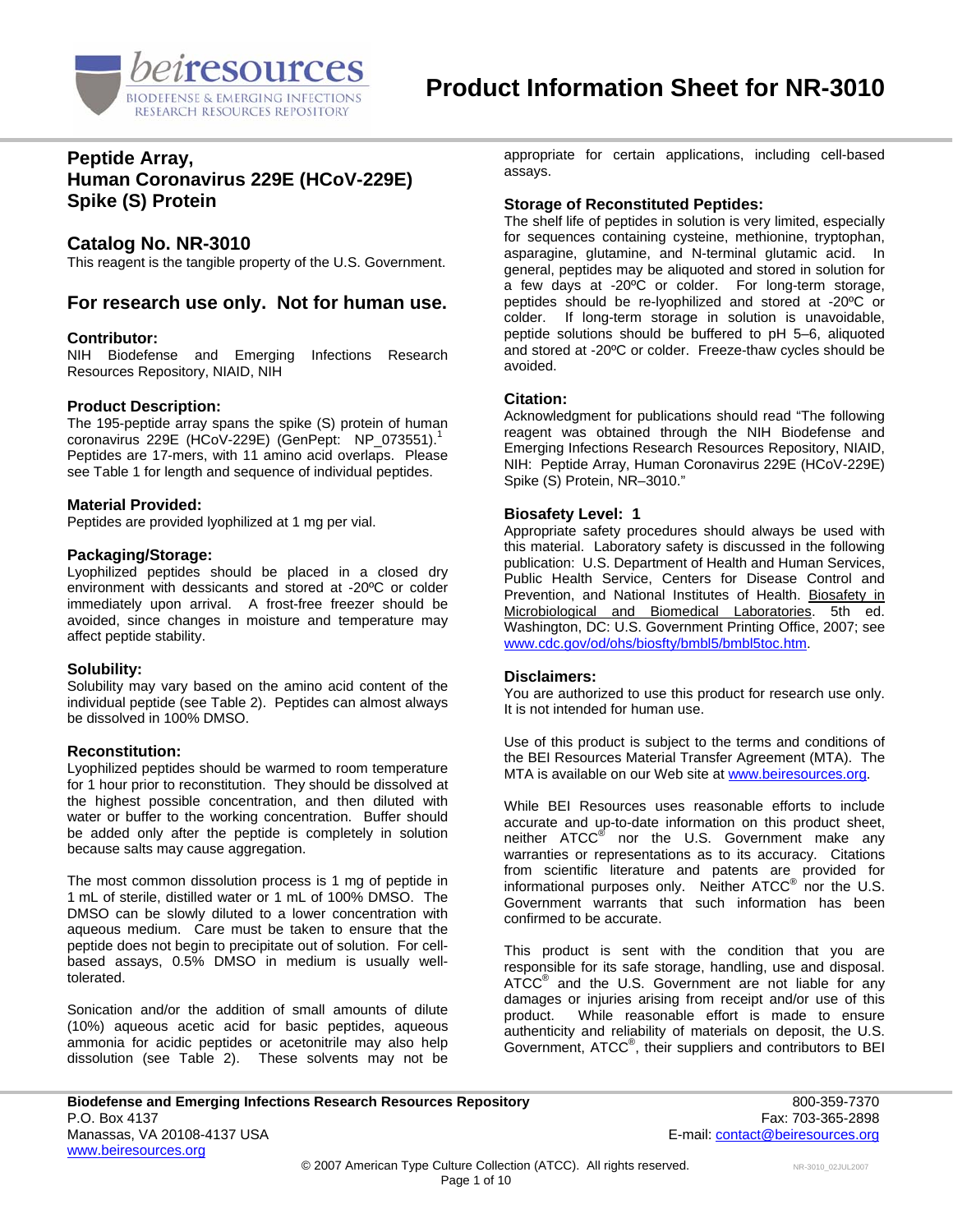

Resources are not liable for damages arising from the **References:**<br>misidentification or misrepresentation of products. 1. Thiel, V., 4

#### **Use Restrictions:**

**This material is distributed for internal research, noncommercial purposes only.** This material, its product or its derivatives may not be distributed to third parties. Except as performed under a U.S. Government contract, individuals contemplating commercial use of the material, its products or its derivatives must contact the contributor to determine if a license is required. U.S. Government contractors may need a license before first commercial sale. This material may be subject to third party patent rights.

1. Thiel, V., et al. "Infectious RNA Transcribed In Vitro from a cDNA Copy of the Human Coronavirus Genome Cloned in Vaccinia Virus." J. Gen. Virol. 82 (2001):<br>1273–1281. PubMed: 11369870. GenPept: 1273–1281. PubMed: 11369870. GenPept: NP\_073551.

ATCC $^{\circ}$  is a trademark of the American Type Culture Collection.

| Table 1               |        |                           |  |
|-----------------------|--------|---------------------------|--|
| <b>Peptide</b>        | Length | <b>Sequence</b>           |  |
| $\overline{1}$ of 195 | 17     | 1 MFVLLVAYALLHIAGCQ 17    |  |
| 2 of 195              | 17     | 7 AYALLHIAGCQTTNGLN 23    |  |
| 3 of 195              | 17     | 13 IAGCQTTNGLNTSYSVC 29   |  |
| 4 of 195              | 17     | 19 TNGLNTSYSVCNGCVGY 35   |  |
| 5 of 195              | 17     | 25 SYSVCNGCVGYSENVFA 41   |  |
| 6 of 195              | 17     | 31 GCVGYSENVFAVESGGY 47   |  |
| 7 of 195              | 17     | 37 ENVFAVESGGYIPSDFA 53   |  |
| 8 of 195              | 17     | 43 ESGGYIPSDFAFNNWFL 59   |  |
| 9 of 195              | 17     | 49 PSDFAFNNWFLLTNTSS 65   |  |
| 10 of 195             | 17     | 55 NNWFLLTNTSSVVDGVV 71   |  |
| 11 of 195             | 17     | 61 TNTSSVVDGVVRSFQPL 77   |  |
| 12 of 195             | 17     | 67 VDGVVRSFQPLLLNCLW 83   |  |
| 13 of 195             | 17     | 73 SFQPLLLNCLWSVSGLR 89   |  |
| 14 of 195             | 17     | 79 LNCLWSVSGLRFTTGFV 95   |  |
| 15 of 195             | 17     | 85 VSGLRFTTGFVYFNGTG 101  |  |
| 16 of 195             | 17     | 91 TTGFVYFNGTGRGDCKG 107  |  |
| 17 of 195             | 17     | 97 FNGTGRGDCKGFSSDVL 113  |  |
| 18 of 195             | 17     | 103 GDCKGFSSDVLSDVIRY 119 |  |
| 19 of 195             | 17     | 109 SSDVLSDVIRYNLNFEE 125 |  |
| 20 of 195             | 17     | 115 DVIRYNLNFEENLRRGT 131 |  |
| 21 of 195             | 17     | 121 LNFEENLRRGTILFKTS 137 |  |
| 22 of 195             | 17     | 127 LRRGTILFKTSYGVVVF 143 |  |
| 23 of 195             | 17     | 133 LFKTSYGVVVFYCTNNT 149 |  |
| 24 of 195             | 17     | 139 GVVVFYCTNNTLVSGDA 155 |  |
| 25 of 195             | 17     | 145 CTNNTLVSGDAHIPFGT 161 |  |
| 26 of 195             | 17     | 151 VSGDAHIPFGTVLGNFY 167 |  |
| 27 of 195             | 17     | 157 IPFGTVLGNFYCFVNTT 173 |  |
| 28 of 195             | 17     | 163 LGNFYCFVNTTIGNETT 179 |  |
| 29 of 195             | 17     | 169 FVNTTIGNETTSAFVGA 185 |  |
| 30 of 195             | 17     | 175 GNETTSAFVGALPKTVR 191 |  |
| 31 of 195             | 17     | 181 AFVGALPKTVREFVISR 197 |  |
| 32 of 195             | 17     | 187 PKTVREFVISRTGHFYI 203 |  |
| 33 of 195             | 17     | 193 FVISRTGHFYINGYRYF 209 |  |
| 34 of 195             | 17     | 199 GHFYINGYRYFTLGNVE 215 |  |
| 35 of 195             | 17     | 205 GYRYFTLGNVEAVNFNV 221 |  |

**Biodefense and Emerging Infections Research Resources Repository** 800-359-7370 P.O. Box 4137 Fax: 703-365-2898 Manassas, VA 20108-4137 USA E-mail: contact@beiresources.org www.beiresources.org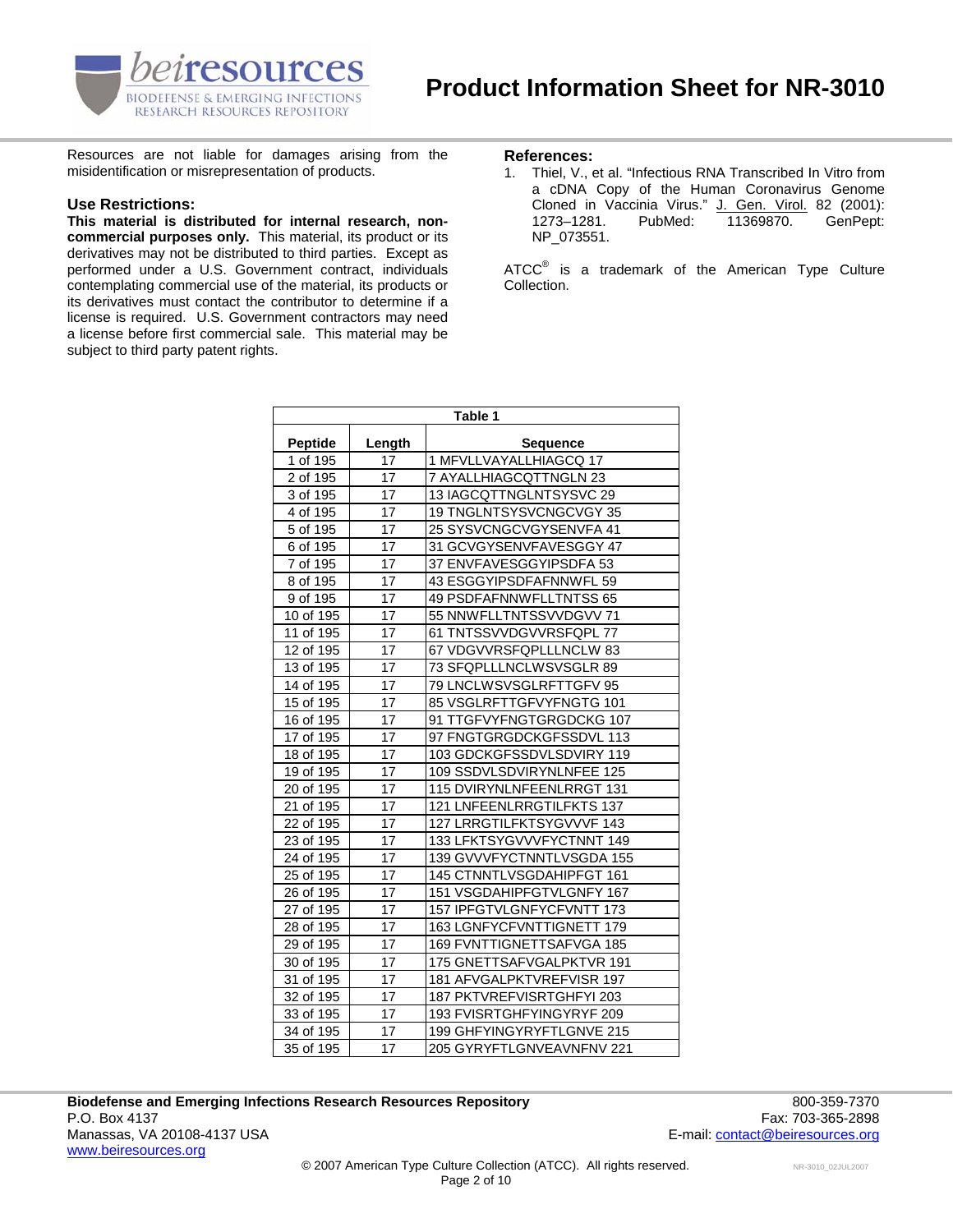# **Product Information Sheet for NR-3010**



| Table 1        |        |                           |  |
|----------------|--------|---------------------------|--|
| <b>Peptide</b> | Length | <b>Sequence</b>           |  |
| 36 of 195      | 17     | 211 LGNVEAVNFNVTTAETT 227 |  |
| 37 of 195      | 17     | 217 VNFNVTTAETTDFCTVA 233 |  |
| 38 of 195      | 17     | 223 TAETTDFCTVALASYAD 239 |  |
| 39 of 195      | 17     | 229 FCTVALASYADVLVNVS 245 |  |
| 40 of 195      | 17     | 235 ASYADVLVNVSQTSIAN 251 |  |
| 41 of 195      | 17     | 241 LVNVSQTSIANIIYCNS 257 |  |
| 42 of 195      | 17     | 247 TSIANIIYCNSVINRLR 263 |  |
| 43 of 195      | 17     | 253 IYCNSVINRLRCDQLSF 269 |  |
| 44 of 195      | 17     | 259 INRLRCDQLSFDVPDGF 275 |  |
| 45 of 195      | 17     | 265 DQLSFDVPDGFYSTSPI 281 |  |
| 46 of 195      | 17     | 271 VPDGFYSTSPIQSVELP 287 |  |
| 47 of 195      | 17     | 277 STSPIQSVELPVSIVSL 293 |  |
| 48 of 195      | 17     | 283 SVELPVSIVSLPVYHKH 299 |  |
| 49 of 195      | 17     | 289 SIVSLPVYHKHTFIVLY 305 |  |
| 50 of 195      | 17     | 295 VYHKHTFIVLYVDFKPQ 311 |  |
| 51 of 195      | 17     | 301 FIVLYVDFKPQSGGGKC 317 |  |
| 52 of 195      | 17     | 307 DFKPQSGGGKCFNCYPA 323 |  |
| 53 of 195      | 17     | 313 GGGKCFNCYPAGVNITL 329 |  |
| 54 of 195      | 17     | 319 NCYPAGVNITLANFNET 335 |  |
| 55 of 195      | 17     | 325 VNITLANFNETKGPLCV 341 |  |
| 56 of 195      | 17     | 331 NFNETKGPLCVDTSHFT 347 |  |
| 57 of 195      | 17     | 337 GPLCVDTSHFTTKYVAV 353 |  |
| 58 of 195      | 17     | 343 TSHFTTKYVAVYANVGR 359 |  |
| 59 of 195      | 17     | 349 KYVAVYANVGRWSASIN 365 |  |
| 60 of 195      | 17     | 355 ANVGRWSASINTGNCPF 371 |  |
| 61 of 195      | 17     | 361 SASINTGNCPFSFGKVN 377 |  |
| 62 of 195      | 17     | 367 GNCPFSFGKVNNFVKFG 383 |  |
| 63 of 195      | 17     | 373 FGKVNNFVKFGSVCFSL 389 |  |
| 64 of 195      | 17     | 379 FVKFGSVCFSLKDIPGG 395 |  |
| 65 of 195      | 17     | 385 VCFSLKDIPGGCAMPIV 401 |  |
| 66 of 195      | 17     | 391 DIPGGCAMPIVANWAYS 407 |  |
| 67 of 195      | 17     | 397 AMPIVANWAYSKYYTIG 413 |  |
| 68 of 195      | 17     | 403 NWAYSKYYTIGSLYVSW 419 |  |
| 69 of 195      | 17     | 409 YYTIGSLYVSWSDGDGI 425 |  |
| 70 of 195      | 17     | 415 LYVSWSDGDGITGVPQP 431 |  |
| 71 of 195      | 17     | 421 DGDGITGVPQPVEGVSS 437 |  |
| 72 of 195      | 17     | 427 GVPQPVEGVSSFMNVTL 443 |  |
| 73 of 195      | 17     | 433 EGVSSFMNVTLDKCTKY 449 |  |
| 74 of 195      | 17     | 439 MNVTLDKCTKYNIYDVS 455 |  |
| 75 of 195      | 17     | 445 KCTKYNIYDVSGVGVIR 461 |  |
| 76 of 195      | 17     | 451 IYDVSGVGVIRVSNDTF 467 |  |
| 77 of 195      | 17     | 457 VGVIRVSNDTFLNGITY 473 |  |
| 78 of 195      | 17     | 463 SNDTFLNGITYTSTSGN 479 |  |
| 79 of 195      | 17     | 469 NGITYTSTSGNLLGFKD 485 |  |
| 80 of 195      | 17     | 475 STSGNLLGFKDVTKGTI 491 |  |
| 81 of 195      | 17     | 481 LGFKDVTKGTIYSITPC 497 |  |
| 82 of 195      | 17     | 487 TKGTIYSITPCNPPDQL 503 |  |
| 83 of 195      | 17     | 493 SITPCNPPDQLVVYQQA 509 |  |
| 84 of 195      | 17     | 499 PPDQLVVYQQAVVGAML 515 |  |
| 85 of 195      | 17     | 505 VYQQAVVGAMLSENFTS 521 |  |
|                |        |                           |  |

Biodefense and Emerging Infections Research Resources Repository<br>P.O. Box 4137 Fax: 703-365-2898 P.O. Box 4137 Fax: 703-365-2898<br>Manassas, VA 20108-4137 USA Taxis and the set of the set of the set of the set of the set of the set of the set of the set of the set of the set of the set of the set of the set of the set o www.beiresources.org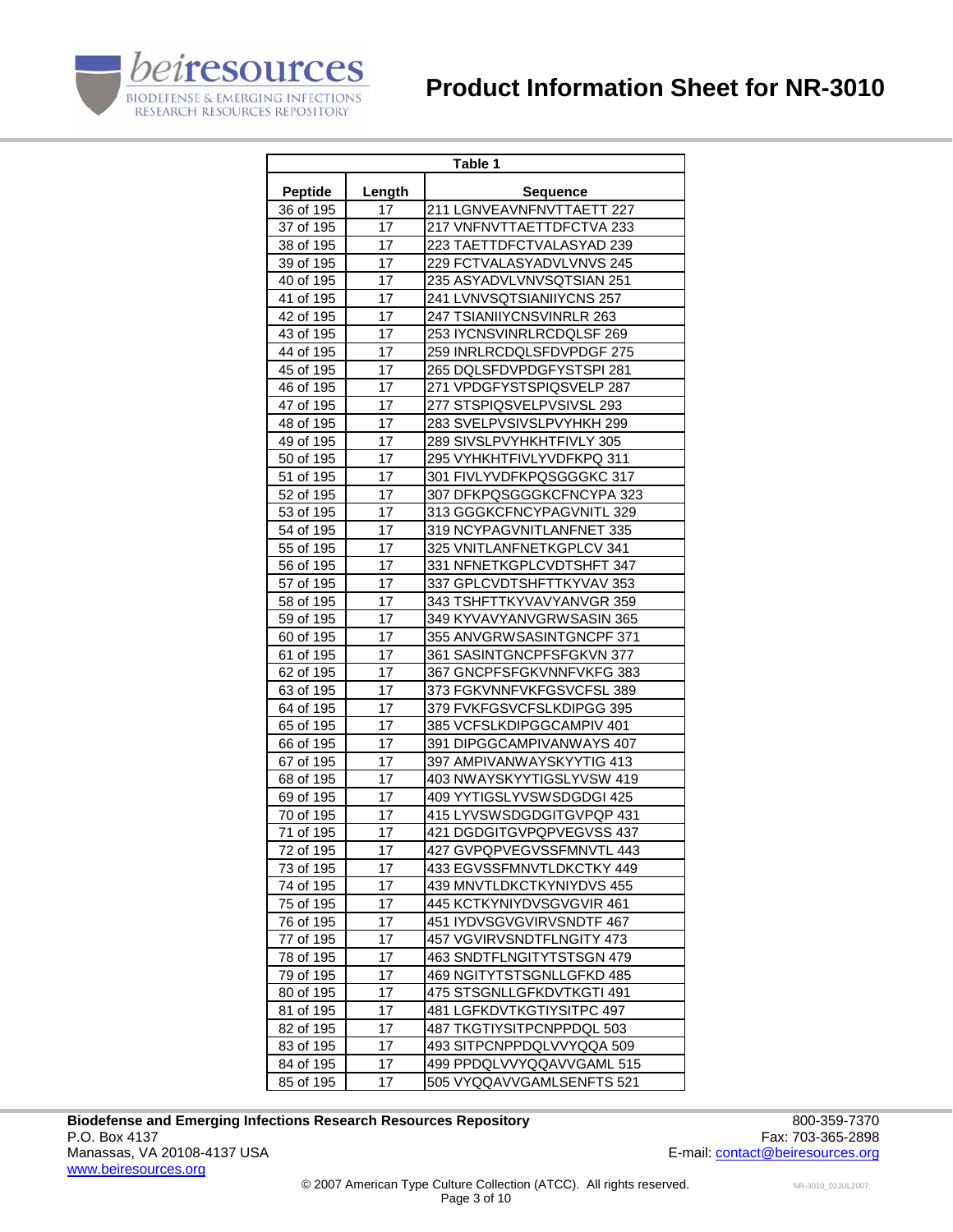# **Product Information Sheet for NR-3010**



| Table 1        |        |                                                        |  |
|----------------|--------|--------------------------------------------------------|--|
| <b>Peptide</b> | Length | <b>Sequence</b>                                        |  |
| 86 of 195      | 17     | 511 VGAMLSENFTSYGFSNV 527                              |  |
| 87 of 195      | 17     | 517 ENFTSYGFSNVVELPKF 533                              |  |
| 88 of 195      | 17     | 523 GFSNVVELPKFFYASNG 539                              |  |
| 89 of 195      | 17     | 529 ELPKFFYASNGTYNCTD 545                              |  |
| 90 of 195      | 17     | 535 YASNGTYNCTDAVLTYS 551                              |  |
| 91 of 195      | 17     | 541 YNCTDAVLTYSSFGVCA 557                              |  |
| 92 of 195      | 17     | 547 VLTYSSFGVCADGSIIA 563                              |  |
| 93 of 195      | 17     | 553 FGVCADGSIIAVQPRNV 569                              |  |
| 94 of 195      | 17     | 559 GSIIAVQPRNVSYDSVS 575                              |  |
| 95 of 195      | 17     | 564 VQPRNVSYDSVSAIVTA 580                              |  |
| 96 of 195      | 17     | 570 SYDSVSAIVTANLSIPS 586                              |  |
| 97 of 195      | 17     | 576 AIVTANLSIPSNWTTSV 592                              |  |
| 98 of 195      | 17     | 582 LSIPSNWTTSVQVEYLQ 598                              |  |
| 99 of 195      | 17     | 588 WTTSVQVEYLQITSTPI 604                              |  |
| 100 of 195     | 17     | 594 VEYLQITSTPIVVDCST 610                              |  |
| 101 of 195     | 17     | 600 TSTPIVVDCSTYVCNGN 616                              |  |
| 102 of 195     | 17     | 606 VDCSTYVCNGNVRCVEL 622                              |  |
| 103 of 195     | 17     | 612 VCNGNVRCVELLKQYTS 628                              |  |
| 104 of 195     | 17     | 618 RCVELLKQYTSACKTIE 634                              |  |
| 105 of 195     | 17     | 624 KQYTSACKTIEDALRNS 640                              |  |
| 106 of 195     | 17     | 630 CKTIEDALRNSARLESA 646                              |  |
| 107 of 195     | 17     | 636 ALRNSARLESADVSEML 652                              |  |
| 108 of 195     | 17     | 642 RLESADVSEMLTFDKKA 658                              |  |
| 109 of 195     | 17     |                                                        |  |
| 110 of 195     | 17     | 648 VSEMLTFDKKAFTLANV 664<br>654 FDKKAFTLANVSSFGDY 670 |  |
| 111 of 195     | 17     |                                                        |  |
| 112 of 195     | 17     | 660 TLANVSSFGDYNLSSVI 676<br>666 SFGDYNLSSVIPSLPTS 682 |  |
| 113 of 195     | 17     | 672 LSSVIPSLPTSGSRVAG 688                              |  |
| 114 of 195     | 17     | 678 SLPTSGSRVAGRSAIED 694                              |  |
|                | 17     |                                                        |  |
| 115 of 195     | 17     | 684 SRVAGRSAIEDILFSKL 700<br>690 SAIEDILFSKLVTSGLG 706 |  |
| 116 of 195     |        |                                                        |  |
| 117 of 195     | 17     | 696 LFSKLVTSGLGTVDADY 712                              |  |
| 118 of 195     | 17     | 702 TSGLGTVDADYKKCTKG 718                              |  |
| 119 of 195     | 17     | 708 VDADYKKCTKGLSIADL 724                              |  |
| 120 of 195     | 17     | 714 KCTKGLSIADLACAQYY 730                              |  |
| 121 of 195     | 17     | 720 SIADLACAQYYNGIMVL 736                              |  |
| 122 of 195     | 17     | 726 CAQYYNGIMVLPGVADA 742                              |  |
| 123 of 195     | 17     | 732 GIMVLPGVADAERMAMY 748                              |  |
| 124 of 195     | 17     | 738 GVADAERMAMYTGSLIG 754                              |  |
| 125 of 195     | 17     | 744 RMAMYTGSLIGGIALGG 760                              |  |
| 126 of 195     | 17     | 750 GSLIGGIALGGLTSAVS 766                              |  |
| 127 of 195     | 17     | 756 IALGGLTSAVSIPFSLA 772                              |  |
| 128 of 195     | 17     | 762 TSAVSIPFSLAIQARLN 778                              |  |
| 129 of 195     | 17     | 768 PFSLAIQARLNYVALQT 784                              |  |
| 130 of 195     | 17     | 773 IQARLNYVALQTDVLQE 789                              |  |
| 131 of 195     | 17     | 779 YVALQTDVLQENQKILA 795                              |  |
| 132 of 195     | 17     | 785 DVLQENQKILAASFNKA 801                              |  |
| 133 of 195     | 17     | 790 NQKILAASFNKAMTNIV 806                              |  |
| 134 of 195     | 17     | 796 ASFNKAMTNIVDAFTGV 812                              |  |
| 135 of 195     | 17     | 802 MTNIVDAFTGVNDAITQ 818                              |  |

Biodefense and Emerging Infections Research Resources Repository<br>P.O. Box 4137 Fax: 703-365-2898 P.O. Box 4137 Fax: 703-365-2898<br>Manassas, VA 20108-4137 USA Taxis and the set of the set of the set of the set of the set of the set of the set of the set of the set of the set of the set of the set of the set of the set o www.beiresources.org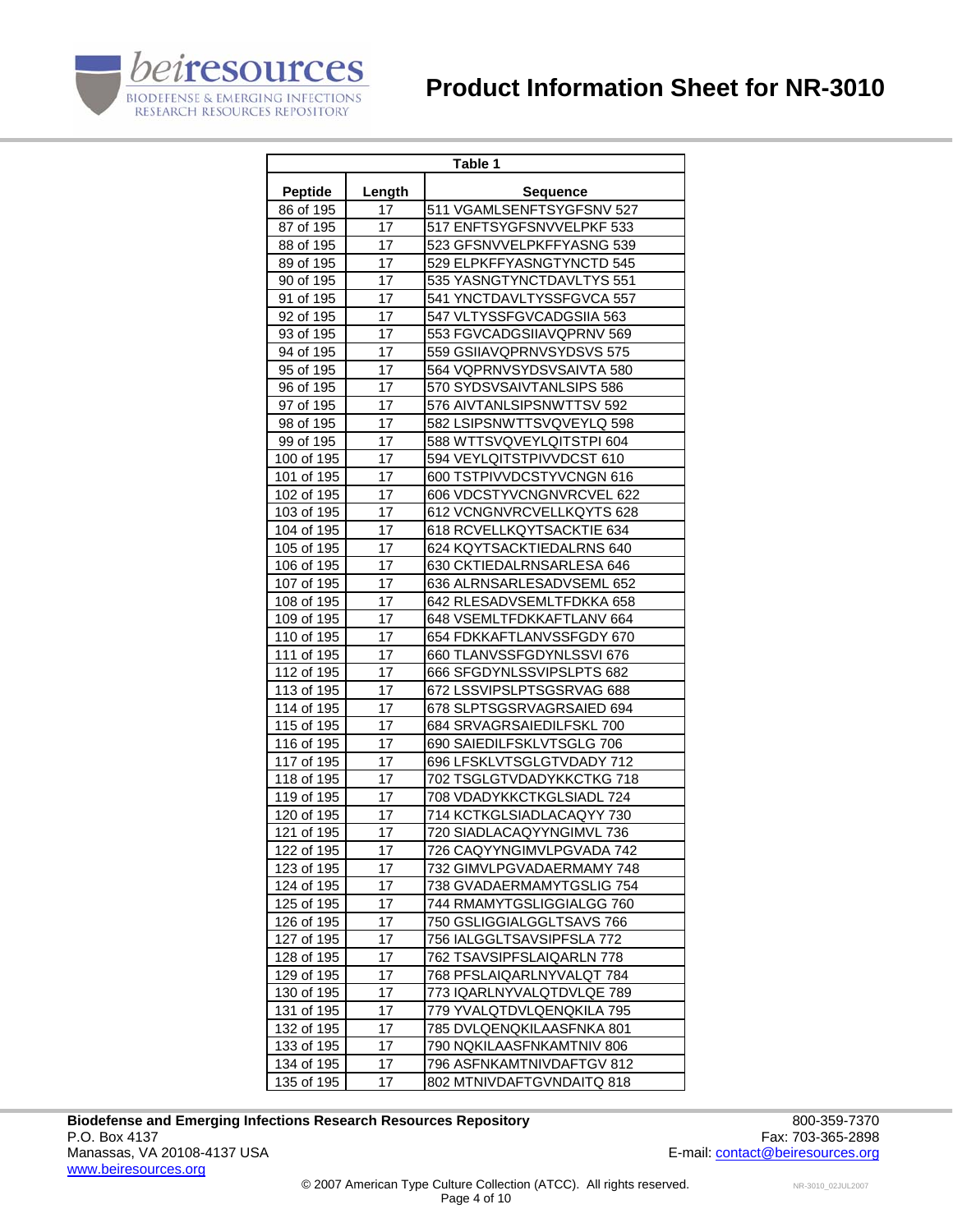# **Product Information Sheet for NR-3010**



| Table 1                  |          |                                                        |  |
|--------------------------|----------|--------------------------------------------------------|--|
| <b>Peptide</b>           | Length   | <b>Sequence</b>                                        |  |
| 136 of 195               | 17       | 808 AFTGVNDAITQTSQALQ 824                              |  |
| 137 of 195               | 17       | 814 DAITQTSQALQTVATAL 830                              |  |
| 138 of 195               | 17       | 820 SQALQTVATALNKIQDV 836                              |  |
| 139 of 195               | 17       | 826 VATALNKIQDVVNQQGN 842                              |  |
| 140 of 195               | 17       | 832 KIQDVVNQQGNSLNHLT 848                              |  |
| 141 of 195               | 17       | 838 NQQGNSLNHLTSQLRQN 854                              |  |
| 142 of 195               | 17       | 844 LNHLTSQLRQNFQAISS 860                              |  |
| 143 of 195               | 17       | 849 SQLRQNFQAISSSIQAI 865                              |  |
| 144 of 195               | 17       | 855 FQAISSSIQAIYDRLDT 871                              |  |
| 145 of 195               | 17       | 861 SIQAIYDRLDTIQADQQ 877                              |  |
| 146 of 195               | 17       | 867 DRLDTIQADQQVDRLIT 883                              |  |
| 147 of 195               | 17       | 872 IQADQQVDRLITGRLAA 888                              |  |
| 148 of 195               | 17       | 878 VDRLITGRLAALNVFVS 894                              |  |
| 149 of 195               | 17       | 884 GRLAALNVFVSHTLTKY 900                              |  |
| 150 of 195               | 17       | 890 NVFVSHTLTKYTEVRAS 906                              |  |
| 151 of 195               | 17       | 896 TLTKYTEVRASRQLAQQ 912                              |  |
| 152 of 195               | 17       | 902 EVRASRQLAQQKVNECV 918                              |  |
| 153 of 195               | 17       | 907 RQLAQQKVNECVKSQSK 923                              |  |
| 154 of 195               | 17       | 913 KVNECVKSQSKRYGFCG 929                              |  |
| 155 of 195               | 17       | 919 KSQSKRYGFCGNGTHIF 935                              |  |
| 156 of 195               | 17       | 925 YGFCGNGTHIFSIVNAA 941                              |  |
| 157 of 195               | 17       | 931 GTHIFSIVNAAPEGLVF 947                              |  |
| 158 of 195               | 17       | 937 IVNAAPEGLVFLHTVLL 953                              |  |
|                          | 17       |                                                        |  |
| 159 of 195<br>160 of 195 | 17       | 943 EGLVFLHTVLLPTQYKD 959<br>949 HTVLLPTQYKDVEAWSG 965 |  |
|                          |          |                                                        |  |
| 161 of 195<br>162 of 195 | 17<br>17 | 955 TQYKDVEAWSGLCVDGT 971<br>961 EAWSGLCVDGTNGYVLR 977 |  |
|                          | 17       |                                                        |  |
| 163 of 195               | 17       | 967 CVDGTNGYVLRQPNLAL 983                              |  |
| 164 of 195               | 17       | 973 GYVLRQPNLALYKEGNY 989                              |  |
| 165 of 195               |          | 979 PNLALYKEGNYYRITSR 995                              |  |
| 166 of 195               | 17       | 985 KEGNYYRITSRIMFEPR 1001                             |  |
| 167 of 195               | 17       | 991 RITSRIMFEPRIPTMAD 1007                             |  |
| 168 of 195               | 17       | 997 MFEPRIPTMADFVQIEN 1013                             |  |
| 169 of 195               | 17       | 1003 PTMADFVQIENCNVTFV 1019                            |  |
| 170 of 195               | 17       | 1009 VQIENCNVTFVNISRSE 1025                            |  |
| 171 of 195               | 17       | 1015 NVTFVNISRSELQTIVP 1031                            |  |
| 172 of 195               | 17       | 1021 ISRSELQTIVPEYIDVN 1037                            |  |
| 173 of 195               | 17       | 1026 LQTIVPEYIDVNKTLQE 1042                            |  |
| 174 of 195               | 17       | 1032 EYIDVNKTLQELSYKLP 1048                            |  |
| 175 of 195               | 17       | 1038 KTLQELSYKLPNYTVPD 1054                            |  |
| 176 of 195               | 17       | 1044 SYKLPNYTVPDLVVEQY 1060                            |  |
| 177 of 195               | 17       | 1050 YTVPDLVVEQYNQTILN 1066                            |  |
| 178 of 195               | 17       | 1056 VVEQYNQTILNLTSEIS 1072                            |  |
| 179 of 195               | 17       | 1061 NQTILNLTSEISTLENK 1077                            |  |
| 180 of 195               | 17       | 1067 LTSEISTLENKSAELNY 1083                            |  |
| 181 of 195               | 17       | 1073 TLENKSAELNYTVQKLQ 1089                            |  |
| 182 of 195               | 17       | 1079 AELNYTVQKLQTLIDNI 1095                            |  |
| 183 of 195               | 17       | 1085 VQKLQTLIDNINSTLVD 1101                            |  |
| 184 of 195               | 17       | 1091 LIDNINSTLVDLKWLNR 1107                            |  |
| 185 of 195               | 17       | 1097 STLVDLKWLNRVETYIK 1113                            |  |

Biodefense and Emerging Infections Research Resources Repository<br>P.O. Box 4137 Fax: 703-365-2898 P.O. Box 4137 Fax: 703-365-2898<br>Manassas, VA 20108-4137 USA Taxis and the set of the set of the set of the set of the set of the set of the set of the set of the set of the set of the set of the set of the set of the set o www.beiresources.org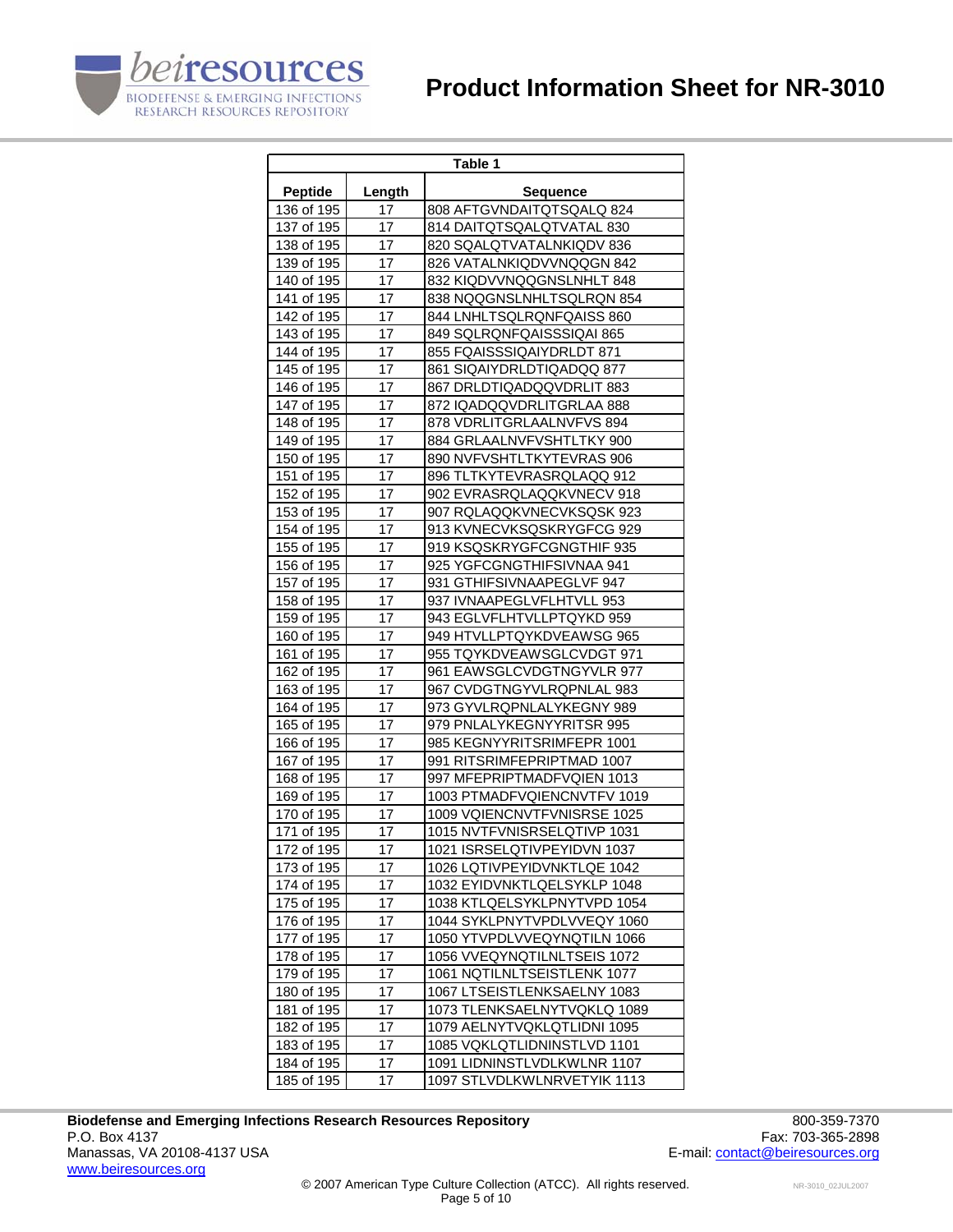

| Table 1        |        |                             |
|----------------|--------|-----------------------------|
| <b>Peptide</b> | Length | <b>Sequence</b>             |
| 186 of 195     | 17     | 1103 KWLNRVETYIKWPWWVW 1119 |
| 187 of 195     | 17     | 1109 ETYIKWPWWVWLCISVV 1125 |
| 188 of 195     | 17     | 1115 PWWVWLCISVVLIFVVS 1131 |
| 189 of 195     | 17     | 1121 CISVVLIFVVSMLLLCC 1137 |
| 190 of 195     | 17     | 1127 IFVVSMLLLCCCSTGCC 1143 |
| 191 of 195     | 17     | 1133 LLLCCCSTGCCGFFSCF 1149 |
| 192 of 195     | 17     | 1139 STGCCGFFSCFASSIRG 1155 |
| 193 of 195     | 17     | 1145 FFSCFASSIRGCCESTK 1161 |
| 194 of 195     | 17     | 1151 SSIRGCCESTKLPYYDV 1167 |
| 195 of 195     | 17     | 1157 CESTKLPYYDVEKIHIQ 1173 |

| Table 2        |                      |                           |
|----------------|----------------------|---------------------------|
| <b>Peptide</b> | <b>Solubility</b>    | <b>Solvent</b>            |
| 1 of 195       | 1 mg/mL              | <b>DMSO</b>               |
| 2 of 195       | 1 mg/mL              | <b>DMSO</b>               |
| 3 of 195       | 1 mg/mL              | <b>DMSO</b>               |
| 4 of 195       | 1 mg/mL              | 50% PBS pH 7.2 / 50% DMSO |
| 5 of 195       | 1 mg/mL              | <b>DMSO</b>               |
| 6 of 195       | 1 mg/mL              | 50% PBS pH 7.2 / 50% DMSO |
| 7 of 195       | 1 mg/mL              | 50% PBS pH 7.2 / 50% DMSO |
| 8 of 195       | 1 mg/mL              | 50% PBS pH 7.2 / 50% DMSO |
| 9 of 195       | 1 mg/mL              | 50% PBS pH 7.2 / 50% DMSO |
| 10 of 195      | 1 mg/mL              | 50% PBS pH 7.2 / 50% DMSO |
| 11 of 195      | 1 mg/mL              | 50% PBS pH 7.2 / 50% DMSO |
| 12 of 195      | 1 mg/mL              | 50% PBS pH 7.2 / 50% DMSO |
| 13 of 195      | 1 mg/mL              | 50% PBS pH 7.2 / 50% DMSO |
| 14 of 195      | 1 mg/mL              | 50% PBS pH 7.2 / 50% DMSO |
| 15 of 195      | 1 mg/mL              | 50% PBS pH 7.2 / 50% DMSO |
| 16 of 195      | 1 mg/mL              | PBS pH 7.2                |
| 17 of 195      | 1 mg/mL              | 50% PBS pH 7.2 / 50% DMSO |
| 18 of 195      | 1 mg/mL              | PBS pH 7.2                |
| 19 of 195      | 1 mg/mL              | 50% PBS pH 7.2 / 50% DMSO |
| 20 of 195      | 1 mg/mL              | 50% PBS pH 7.2 / 50% DMSO |
| 21 of 195      | 1 mg/mL              | 50% PBS pH 7.2 / 50% DMSO |
| 22 of 195      | 1 mg/mL              | 50% PBS pH 7.2 / 50% DMSO |
| 23 of 195      | 1 mg/mL              | 50% PBS pH 7.2 / 50% DMSO |
| 24 of 195      | 1 mg/mL              | <b>DMSO</b>               |
| 25 of 195      | 1 mg/mL              | PBS pH 7.2                |
| 26 of 195      | 1 mg/mL              | 50% PBS pH 7.2 / 50% DMSO |
| 27 of 195      | 1 mg/mL              | 50% PBS pH 7.2 / 50% DMSO |
| 28 of 195      | 1 mg/mL              | 50% PBS pH 7.2 / 50% DMSO |
| 29 of 195      | $\overline{1}$ mg/mL | 50% PBS pH 7.2 / 50% DMSO |
| 30 of 195      | 1 mg/mL              | 50% PBS pH 7.2 / 50% DMSO |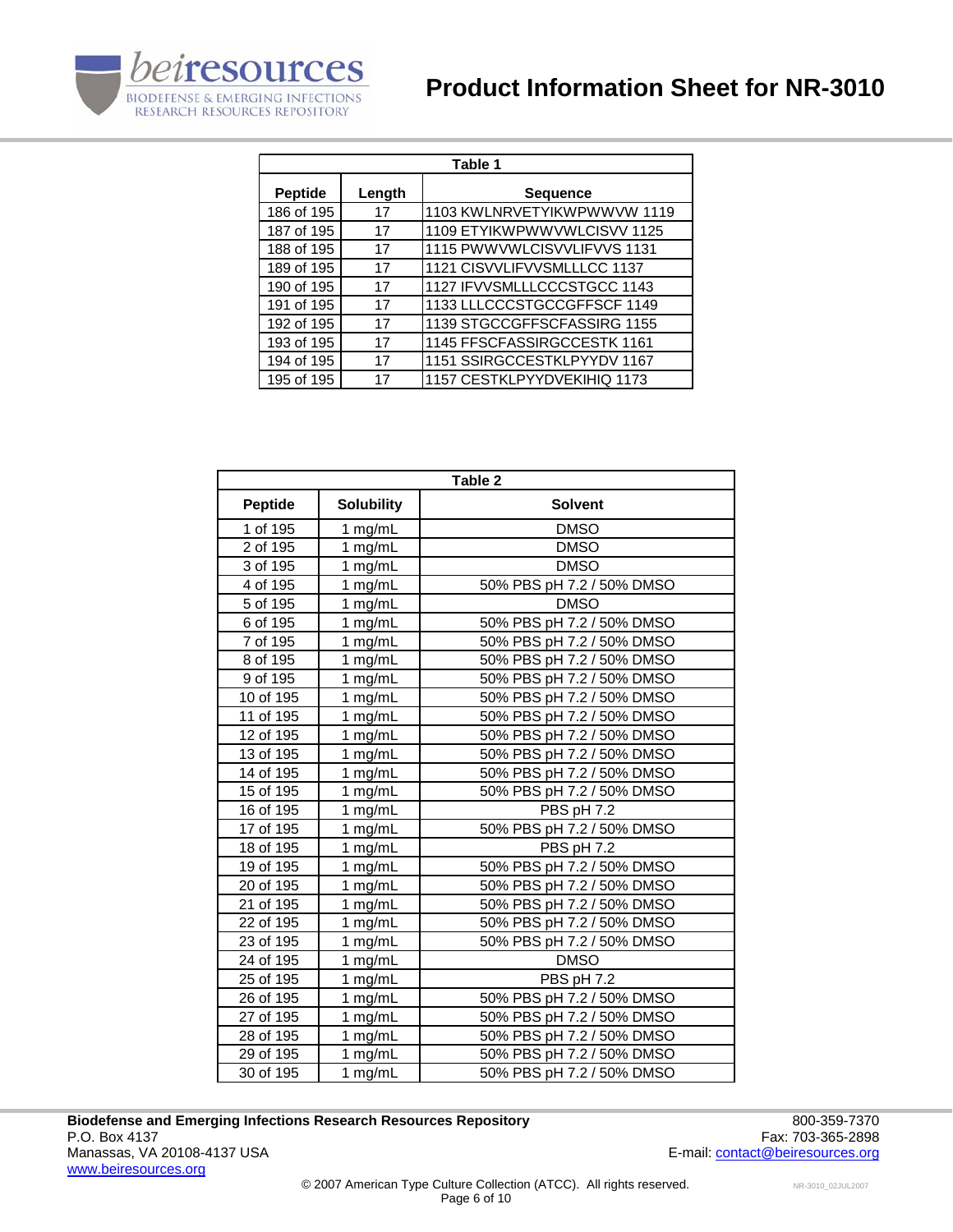



| Table 2        |                   |                           |  |
|----------------|-------------------|---------------------------|--|
| <b>Peptide</b> | <b>Solubility</b> | <b>Solvent</b>            |  |
| 31 of 195      | 1 mg/mL           | 50% PBS pH 7.2 / 50% DMSO |  |
| 32 of 195      | 1 $mg/mL$         | 50% PBS pH 7.2 / 50% DMSO |  |
| 33 of 195      | 1 mg/mL           | 50% PBS pH 7.2 / 50% DMSO |  |
| 34 of 195      | 1 mg/mL           | 50% PBS pH 7.2 / 50% DMSO |  |
| 35 of 195      | 1 mg/mL           | 50% PBS pH 7.2 / 50% DMSO |  |
| 36 of 195      | 1 mg/mL           | 50% PBS pH 7.2 / 50% DMSO |  |
| 37 of 195      | 1 mg/mL           | <b>DMSO</b>               |  |
| 38 of 195      | 1 mg/mL           | <b>DMSO</b>               |  |
| 39 of 195      | 1 mg/mL           | <b>DMSO</b>               |  |
| 40 of 195      | 1 mg/mL           | <b>DMSO</b>               |  |
| 41 of 195      | 1 mg/mL           | <b>DMSO</b>               |  |
| 42 of 195      | $1$ mg/mL         | <b>DMSO</b>               |  |
| 43 of 195      | 1 mg/mL           | 50% PBS pH 7.2 / 50% DMSO |  |
| 44 of 195      | 1 mg/mL           | 50% PBS pH 7.2 / 50% DMSO |  |
| 45 of 195      | 1 mg/mL           | 50% PBS pH 7.2 / 50% DMSO |  |
| 46 of 195      | 1 mg/mL           | 50% PBS pH 7.2 / 50% DMSO |  |
| 47 of 195      | 1 mg/mL           | 50% PBS pH 7.2 / 50% DMSO |  |
| 48 of 195      | 1 mg/mL           | 50% PBS pH 7.2 / 50% DMSO |  |
| 49 of 195      | 1 mg/mL           | 50% PBS pH 7.2 / 50% DMSO |  |
| 50 of 195      | 1 mg/mL           | 50% PBS pH 7.2 / 50% DMSO |  |
| 51 of 195      | 1 mg/mL           | 50% PBS pH 7.2 / 50% DMSO |  |
| 52 of 195      | 1 mg/mL           | 50% PBS pH 7.2 / 50% DMSO |  |
| 53 of 195      | 1 mg/mL           | 50% PBS pH 7.2 / 50% DMSO |  |
| 54 of 195      | 1 mg/mL           | 50% PBS pH 7.2 / 50% DMSO |  |
| 55 of 195      | 1 mg/mL           | 50% PBS pH 7.2 / 50% DMSO |  |
| 56 of 195      | 1 mg/mL           | 50% PBS pH 7.2 / 50% DMSO |  |
| 57 of 195      | 1 $mg/mL$         | 50% PBS pH 7.2 / 50% DMSO |  |
| 58 of 195      | 1 mg/mL           | 50% PBS pH 7.2 / 50% DMSO |  |
| 59 of 195      | 1 mg/mL           | <b>DMSO</b>               |  |
| 60 of 195      | 1 mg/mL           | 50% PBS pH 7.2 / 50% DMSO |  |
| 61 of 195      | 1 mg/mL           | 50% PBS pH 7.2 / 50% DMSO |  |
| 62 of 195      | 1 mg/mL           | 50% PBS pH 7.2 / 50% DMSO |  |
| 63 of 195      | 1 mg/mL           | 50% PBS pH 7.2 / 50% DMSO |  |
| 64 of 195      | 1 mg/mL           | <b>DMSO</b>               |  |
| 65 of 195      | 1 mg/mL           | 50% PBS pH 7.2 / 50% DMSO |  |
| 66 of 195      | 1 mg/mL           | 50% PBS pH 7.2 / 50% DMSO |  |
| 67 of 195      | 1 mg/mL           | 50% PBS pH 7.2 / 50% DMSO |  |
| 68 of 195      | 1 mg/mL           | <b>DMSO</b>               |  |
| 69 of 195      | 1 mg/mL           | <b>DMSO</b>               |  |
| 70 of 195      | 1 mg/mL           | 50% PBS pH 7.2 / 50% DMSO |  |
| 71 of 195      | 1 mg/mL           | 50% PBS pH 7.2 / 50% DMSO |  |
| 72 of 195      | 1 mg/mL           | 50% PBS pH 7.2 / 50% DMSO |  |
| 73 of 195      | 1 mg/mL           | 50% PBS pH 7.2 / 50% DMSO |  |
| 74 of 195      | 1 mg/mL           | 50% PBS pH 7.2 / 50% DMSO |  |
| 75 of 195      | 1 mg/mL           | 50% PBS pH 7.2 / 50% DMSO |  |
| 76 of 195      | 1 mg/mL           | <b>DMSO</b>               |  |
| 77 of 195      | 1 mg/mL           | 50% PBS pH 7.2 / 50% DMSO |  |
| 78 of 195      | 1 mg/mL           | 50% PBS pH 7.2 / 50% DMSO |  |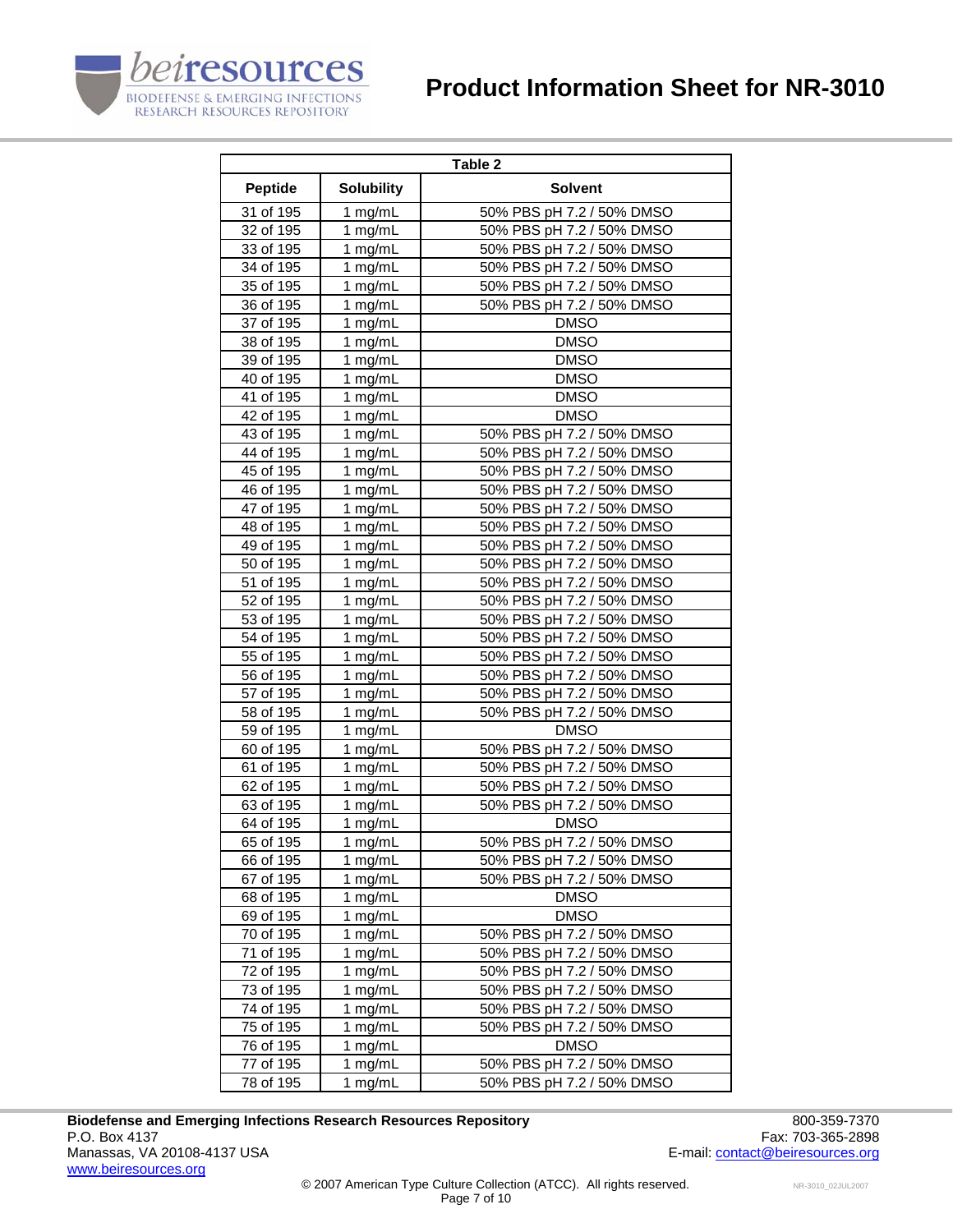



| Table 2        |                   |                           |  |
|----------------|-------------------|---------------------------|--|
| <b>Peptide</b> | <b>Solubility</b> | <b>Solvent</b>            |  |
| 79 of 195      | 1 mg/mL           | <b>DMSO</b>               |  |
| 80 of 195      | 1 mg/mL           | PBS pH 7.2                |  |
| 81 of 195      | 1 mg/mL           | 50% PBS pH 7.2 / 50% DMSO |  |
| 82 of 195      | 1 mg/mL           | 50% PBS pH 7.2 / 50% DMSO |  |
| 83 of 195      | 1 mg/mL           | PBS pH 7.2                |  |
| 84 of 195      | 1 $mg/mL$         | DMSO                      |  |
| 85 of 195      | 1 mg/mL           | <b>DMSO</b>               |  |
| 86 of 195      | 1 mg/mL           | 50% PBS pH 7.2 / 50% DMSO |  |
| 87 of 195      | 1 mg/mL           | 50% PBS pH 7.2 / 50% DMSO |  |
| 88 of 195      | 1 mg/mL           | 50% PBS pH 7.2 / 50% DMSO |  |
| 89 of 195      | 1 mg/mL           | <b>DMSO</b>               |  |
| 90 of 195      | 1 mg/mL           | <b>DMSO</b>               |  |
| 91 of 195      | 1 mg/mL           | <b>DMSO</b>               |  |
| 92 of 195      | 1 mg/mL           | 50% PBS pH 7.2 / 50% DMSO |  |
| 93 of 195      | 1 mg/mL           | 50% PBS pH 7.2 / 50% DMSO |  |
| 94 of 195      | 1 mg/mL           | 50% PBS pH 7.2 / 50% DMSO |  |
| 95 of 195      | 1 mg/mL           | 100% DMSO                 |  |
| 96 of 195      | 1 mg/mL           | 100% DMSO                 |  |
| 97 of 195      | 1 mg/mL           | 50% PBS pH 7.2 / 50% DMSO |  |
| 98 of 195      | 1 mg/mL           | <b>DMSO</b>               |  |
| 99 of 195      | 1 mg/mL           | DMSO                      |  |
| 100 of 195     | 1 mg/mL           | <b>DMSO</b>               |  |
| 101 of 195     | 1 mg/mL           | <b>DMSO</b>               |  |
| 102 of 195     | 1 mg/mL           | <b>DMSO</b>               |  |
| 103 of 195     | 1 mg/mL           | <b>DMSO</b>               |  |
| 104 of 195     | 1 mg/mL           | <b>DMSO</b>               |  |
| 105 of 195     | 1 mg/mL           | 50% PBS pH 7.2 / 50% DMSO |  |
| 106 of 195     | 1 mg/mL           | 50% PBS pH 7.2 / 50% DMSO |  |
| 107 of 195     | 1 mg/mL           | 50% PBS pH 7.2 / 50% DMSO |  |
| 108 of 195     | 1 mg/mL           | 50% PBS pH 7.2 / 50% DMSO |  |
| 109 of 195     | 1 mg/mL           | 50% PBS pH 7.2 / 50% DMSO |  |
| 110 of 195     | 1 mg/mL           | 50% PBS pH 7.2 / 50% DMSO |  |
| 111 of 195     | 1 mg/mL           | 50% PBS pH 7.2 / 50% DMSO |  |
| 112 of 195     | 1 mg/mL           | 50% PBS pH 7.2 / 50% DMSO |  |
| 113 of 195     | 1 mg/mL           | 50% PBS pH 7.2 / 50% DMSO |  |
| 114 of 195     | 1 mg/mL           | 50% PBS pH 7.2 / 50% DMSO |  |
| 115 of 195     | 1 mg/mL           | 50% PBS pH 7.2 / 50% DMSO |  |
| 116 of 195     | 1 mg/mL           | 50% PBS pH 7.2 / 50% DMSO |  |
| 117 of 195     | 1 mg/mL           | PBS pH 7.2                |  |
| 118 of 195     | 1 mg/mL           | 50% PBS pH 7.2 / 50% DMSO |  |
| 119 of 195     | 1 mg/mL           | 50% PBS pH 7.2 / 50% DMSO |  |
| 120 of 195     | 1 mg/mL           | 50% PBS pH 7.2 / 50% DMSO |  |
| 121 of 195     | 1 mg/mL           | 50% PBS pH 7.2 / 50% DMSO |  |
| 122 of 195     | 1 mg/mL           | 50% PBS pH 7.2 / 50% DMSO |  |
| 123 of 195     | 1 mg/mL           | 50% PBS pH 7.2 / 50% DMSO |  |
| 124 of 195     | 1 mg/mL           | PBS pH 7.2                |  |
| 125 of 195     | 1 mg/mL           | 50% PBS pH 7.2 / 50% DMSO |  |
| 126 of 195     | 1 mg/mL           | 50% PBS pH 7.2 / 50% DMSO |  |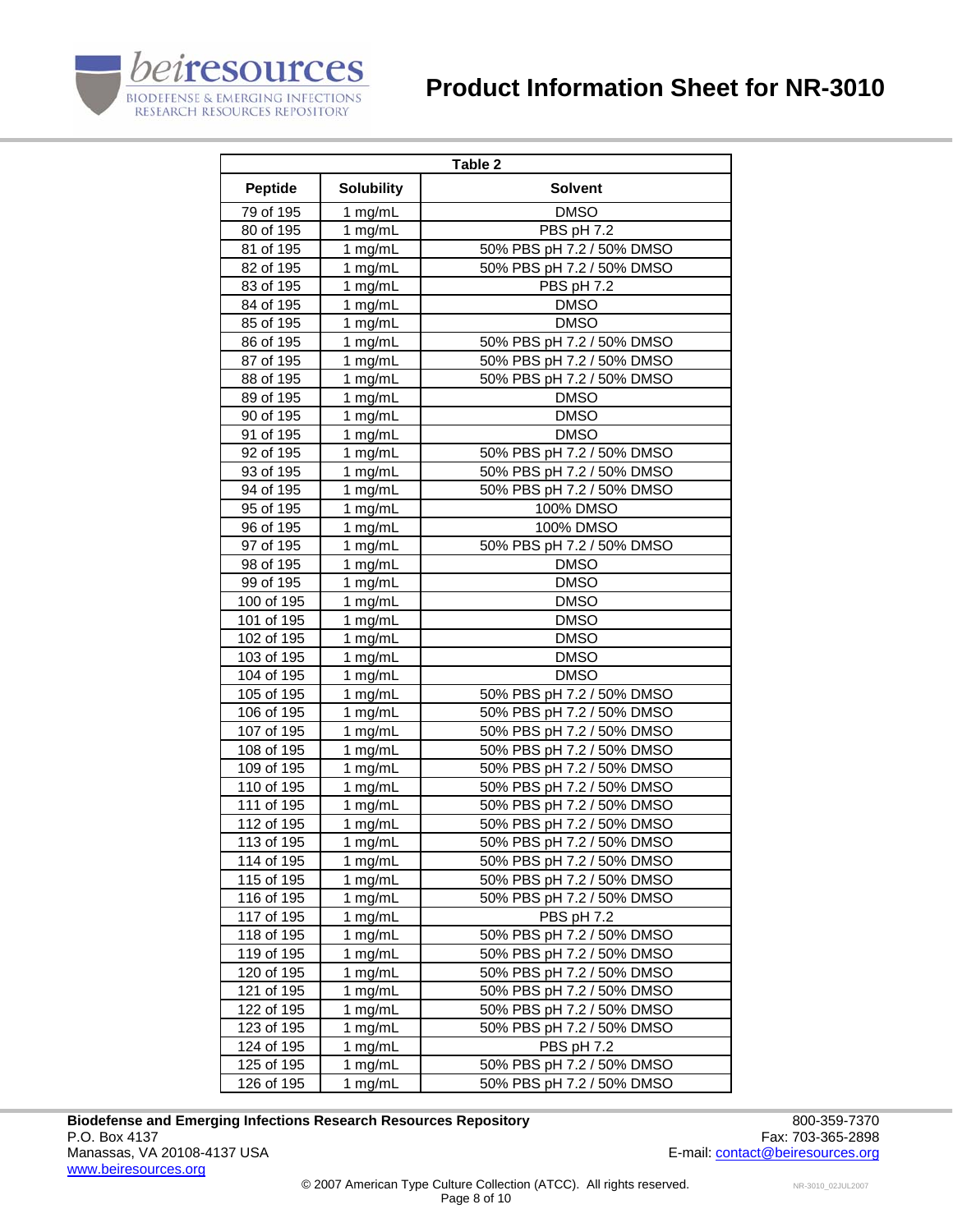

| Table 2        |                   |                           |  |
|----------------|-------------------|---------------------------|--|
| <b>Peptide</b> | <b>Solubility</b> | <b>Solvent</b>            |  |
| 127 of 195     | 1 mg/mL           | 50% PBS pH 7.2 / 50% DMSO |  |
| 128 of 195     | 1 $mg/mL$         | 50% PBS pH 7.2 / 50% DMSO |  |
| 129 of 195     | 1 mg/mL           | 50% PBS pH 7.2 / 50% DMSO |  |
| 130 of 195     | 1 mg/mL           | 50% PBS pH 7.2 / 50% DMSO |  |
| 131 of 195     | 1 mg/mL           | 50% PBS pH 7.2 / 50% DMSO |  |
| 132 of 195     | 1 mg/mL           | 50% PBS pH 7.2 / 50% DMSO |  |
| 133 of 195     | 1 mg/mL           | 50% PBS pH 7.2 / 50% DMSO |  |
| 134 of 195     | 1 mg/mL           | 50% PBS pH 7.2 / 50% DMSO |  |
| 135 of 195     | 1 mg/mL           | <b>DMSO</b>               |  |
| 136 of 195     | 1 mg/mL           | 50% PBS pH 7.2 / 50% DMSO |  |
| 137 of 195     | 1 mg/mL           | 50% PBS pH 7.2 / 50% DMSO |  |
| 138 of 195     | 1 mg/mL           | 50% PBS pH 7.2 / 50% DMSO |  |
| 139 of 195     | 1 mg/mL           | 50% PBS pH 7.2 / 50% DMSO |  |
| 140 of 195     | 1 mg/mL           | 50% PBS pH 7.2 / 50% DMSO |  |
| 141 of 195     | 1 mg/mL           | <b>DMSO</b>               |  |
| 142 of 195     | 1 mg/mL           | <b>DMSO</b>               |  |
| 143 of 195     | 1 mg/mL           | 50% PBS pH 7.2 / 50% DMSO |  |
| 144 of 195     | 1 mg/mL           | 50% PBS pH 7.2 / 50% DMSO |  |
| 145 of 195     | 1 mg/mL           | 50% PBS pH 7.2 / 50% DMSO |  |
| 146 of 195     | 1 mg/mL           | 50% PBS pH 7.2 / 50% DMSO |  |
| 147 of 195     | 1 mg/mL           | 50% PBS pH 7.2 / 50% DMSO |  |
| 148 of 195     | 1 mg/mL           | 50% PBS pH 7.2 / 50% DMSO |  |
| 149 of 195     | 1 mg/mL           | 50% PBS pH 7.2 / 50% DMSO |  |
| 150 of 195     | 1 mg/mL           | 50% PBS pH 7.2 / 50% DMSO |  |
| 151 of 195     | 1 mg/mL           | 50% PBS pH 7.2 / 50% DMSO |  |
| 152 of 195     | 1 mg/mL           | 50% PBS pH 7.2 / 50% DMSO |  |
| 153 of 195     | 1 mg/mL           | 50% PBS pH 7.2 / 50% DMSO |  |
| 154 of 195     | 1 mg/mL           | 50% PBS pH 7.2 / 50% DMSO |  |
| 155 of 195     | 1 mg/mL           | 50% PBS pH 7.2 / 50% DMSO |  |
| 156 of 195     | 1 mg/mL           | 50% PBS pH 7.2 / 50% DMSO |  |
| 157 of 195     | 1 mg/mL           | 50% PBS pH 7.2 / 50% DMSO |  |
| 158 of 195     | 1 mg/mL           | 50% PBS pH 7.2 / 50% DMSO |  |
| 159 of 195     | 1 $mg/mL$         | 50% PBS pH 7.2 / 50% DMSO |  |
| 160 of 195     | 1 mg/mL           | 50% PBS pH 7.2 / 50% DMSO |  |
| 161 of 195     | 1 mg/mL           | PBS pH 7.2                |  |
| 162 of 195     | 1 $mg/mL$         | 50% PBS pH 7.2 / 50% DMSO |  |
| 163 of 195     | 1 mg/mL           | 50% PBS pH 7.2 / 50% DMSO |  |
| 164 of 195     | 1 mg/mL           | 50% PBS pH 7.2 / 50% DMSO |  |
| 165 of 195     | 1 mg/mL           | 50% PBS pH 7.2 / 50% DMSO |  |
| 166 of 195     | 1 $mg/mL$         | 50% PBS pH 7.2 / 50% DMSO |  |
| 167 of 195     | 1 mg/mL           | 50% PBS pH 7.2 / 50% DMSO |  |
| 168 of 195     | 1 $mg/mL$         | 50% PBS pH 7.2 / 50% DMSO |  |
| 169 of 195     | 1 $mg/mL$         | <b>DMSO</b>               |  |
| 170 of 195     | 1 $mg/mL$         | <b>DMSO</b>               |  |
| 171 of 195     | 1 mg/mL           | 50% PBS pH 7.2 / 50% DMSO |  |
| 172 of 195     | 1 mg/mL           | 50% PBS pH 7.2 / 50% DMSO |  |
| 173 of 195     | 1 mg/mL           | 50% PBS pH 7.2 / 50% DMSO |  |